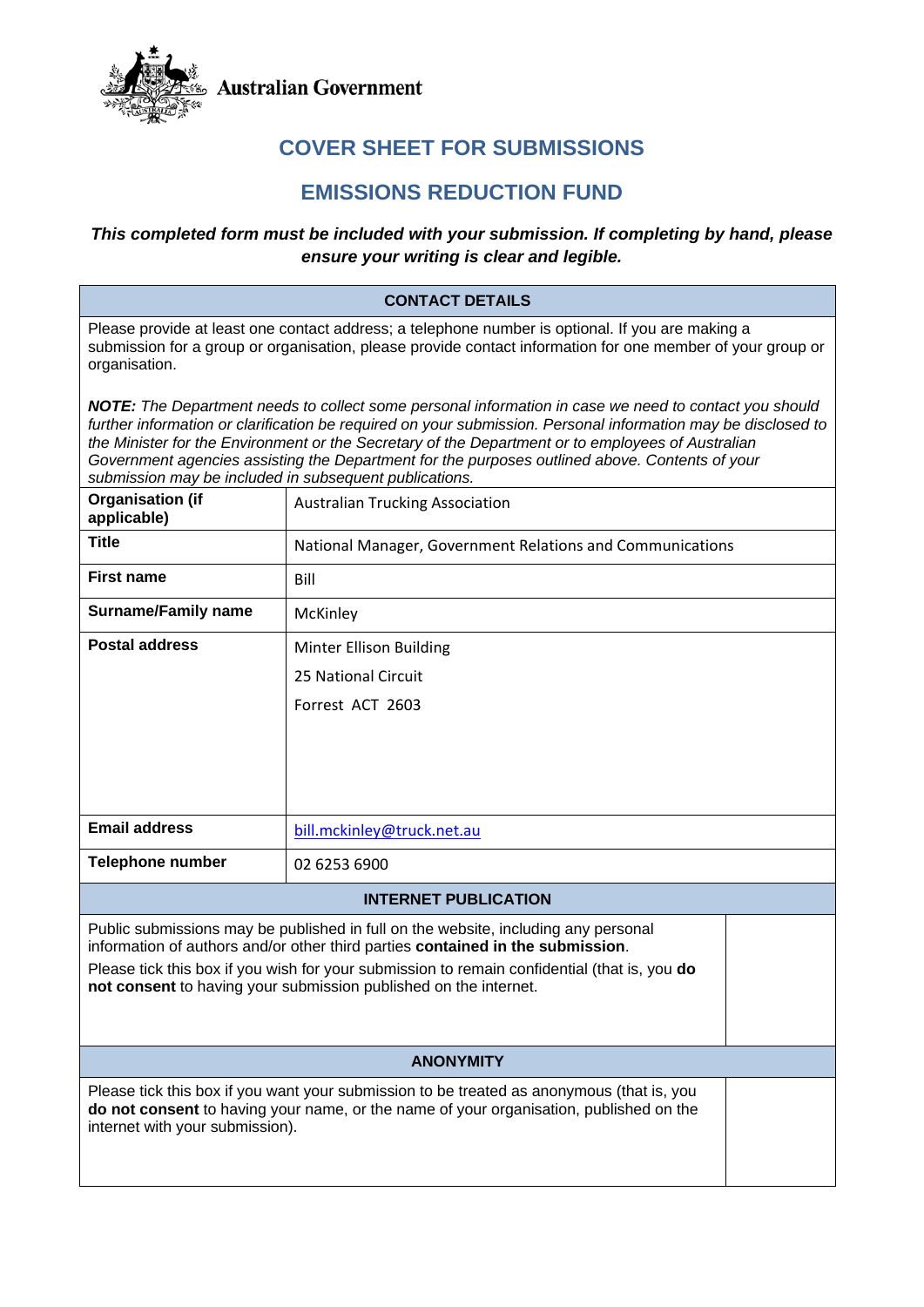

#### **THIRD PARTY PERSONAL INFORMATION**

Please tick this box **if your submission contains personal information of third party individuals**, and strike out the statement that is not applicable in the following sentence: The third party individual **consents / does not consent** to the publication of their The third party individual **consents / does not consent** to the publication of their<br>information.

#### **HOW TO SUBMIT COMMENTS**

Return BOTH the cover sheet and the comments sheet by email (preferred option) or post to the addresses below.

**Email:** [emissions-reduction-submissions@environment.gov.au](mailto:emissions-reduction-submissions@environment.gov.au)

**Post:** Emissions Reduction Fund Submissions Department of the Environment GPO Box 787 CANBERRA, ACT 2601

**\* If you wish for only parts of your submission to be treated as confidential, it would be appreciated if you could provide the confidential parts of your submission as a separate document.** 

**Email:** 

**Post**:

For further information, or to request a hard copy of the document, please call 1800 057 590.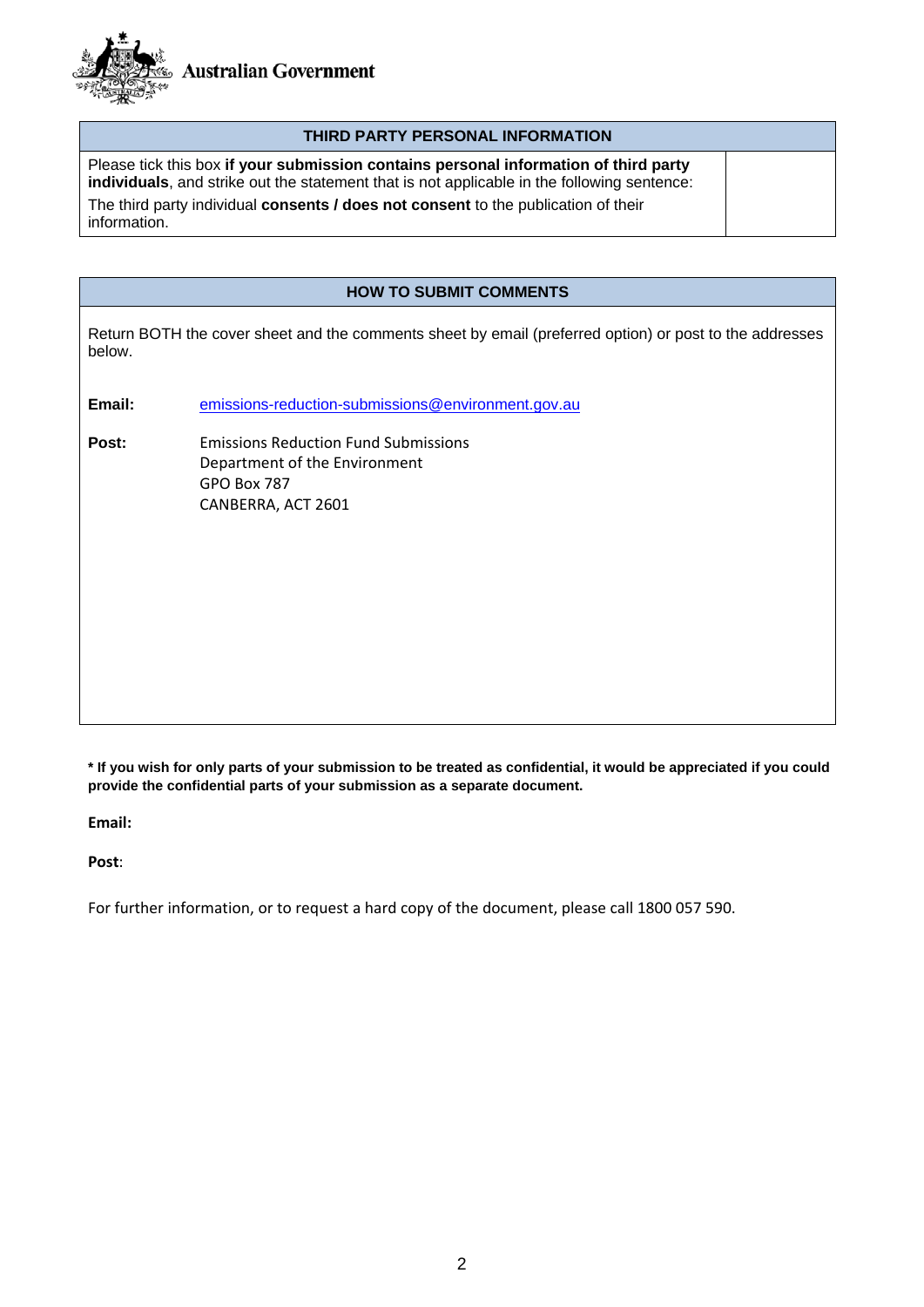

# **SUBMISSION TEMPLATE**

# **EMISSIONS REDUCTION FUND**

# **Overview**

This submission template should be used to provide comments on the design of the Emissions Reduction Fund.

| <b>Contact Details</b>       |                                        |
|------------------------------|----------------------------------------|
| <b>Name of Organisation:</b> | <b>Australian Trucking Association</b> |
| Name of Author:              | <b>Bill McKinley</b>                   |
| Date:                        | 18 November 2013                       |

# **Submission responses**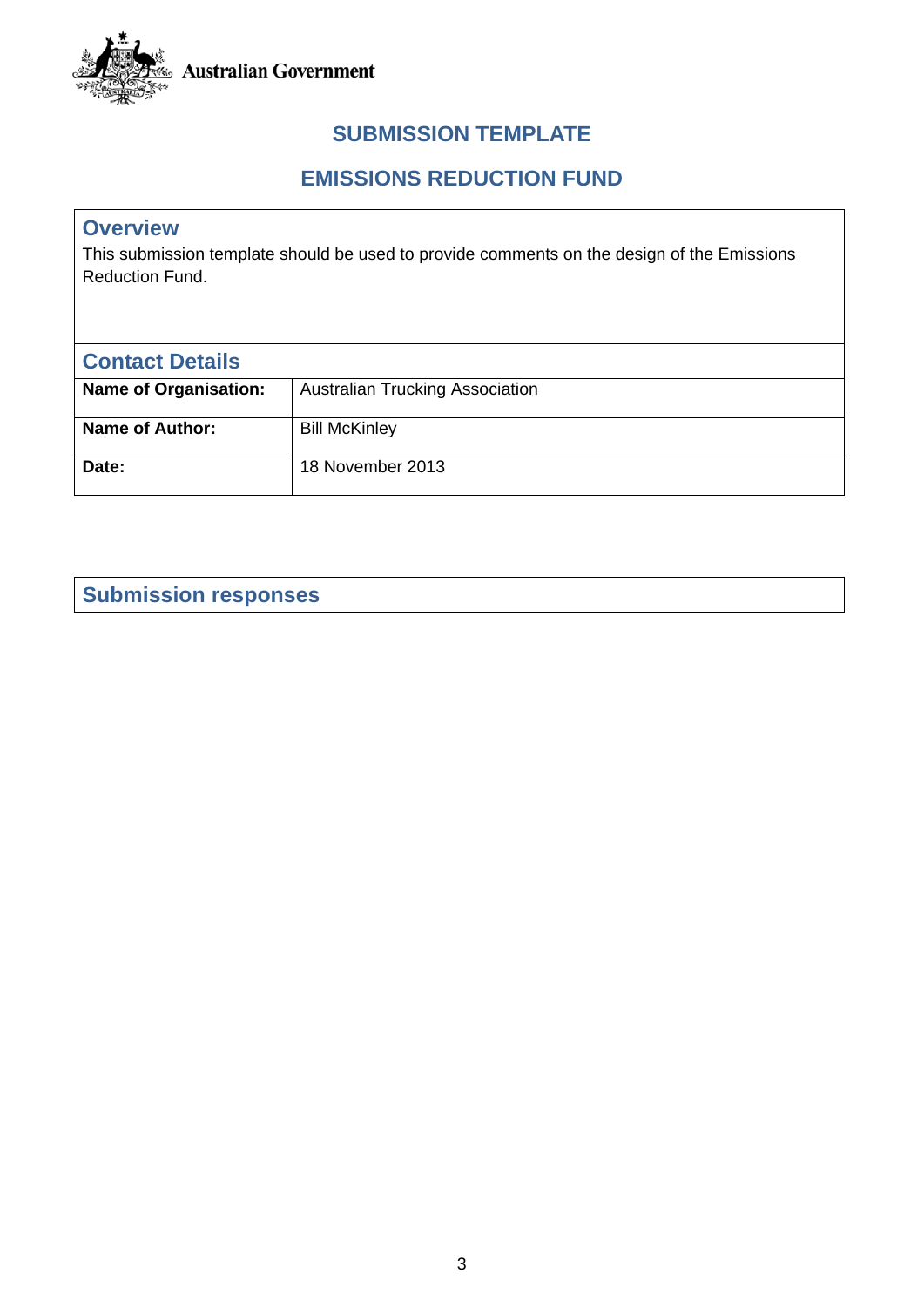

## *1. Likely sources of abatement from the road freight transport sector*

#### *The Linfox example*

The likely sources of low cost abatement in the road freight transport sector are illustrated by the measures that Linfox, an ATA member company, has implemented under its GreenFox program.

Linfox reduced its rate of greenhouse gas emissions (calculated on a Gj/1000km basis) by 37 per cent between 2006-07 and 2011-12 by:

- using carbon footprint software to optimise customers' supply chains
- adopting more aerodynamic vehicle designs
- reducing 'empty running' and seeking opportunities to backload trucks
- using tyre pressure monitoring
- providing ecodriving training to its drivers, with ongoing monitoring and recognition for high achievers
- implementing electricity savings in offices and ambient temperature warehouses.

Overall, Linfox found that its savings came from improved operator use of equipment and minimising energy use. Despite investing in the latest equipment, its savings from technological improvements were minimal.

Some trucking operators have achieved good results using biofuels blends or CNG/LNG. Others are trialling electric or hybrid trucks for local delivery work.

#### *Regulatory and market barriers to achieving GHG abatement*

The trucking industry is limited in its ability to reduce greenhouse gas emissions by a series of regulatory and market barriers. For example:

- fitting aerodynamic fairings to the rear of trailers could achieve a 6 to 9 per cent improvement in fuel consumption. These fairings cannot be used in Australia because of the rear overhang and overall length limits on trucks.
- replacing the double tyres used on trucks and trailers with single ultrawide tyres could deliver a 4 to 8 per cent improvement in fuel consumption. Under the national mass limits, however, vehicles with single ultrawide tyres cannot carry as much mass as vehicles with double tyres. As a result, they are not used.
- the best way trucking businesses can reduce their fuel consumption is to use high productivity vehicles like B-triples or super B-doubles on appropriate routes. By using Btriples instead of semitrailers, an operator could reduce its fuel consumption and greenhouse gas emissions by 31 per cent. But progress on allowing the industry to use these safe and efficient vehicles has been slow.
- the takeup of alternative fuels in the trucking industry has been very limited. The availability of gaseous fuel is constrained by the supply infrastructure. In addition, because it can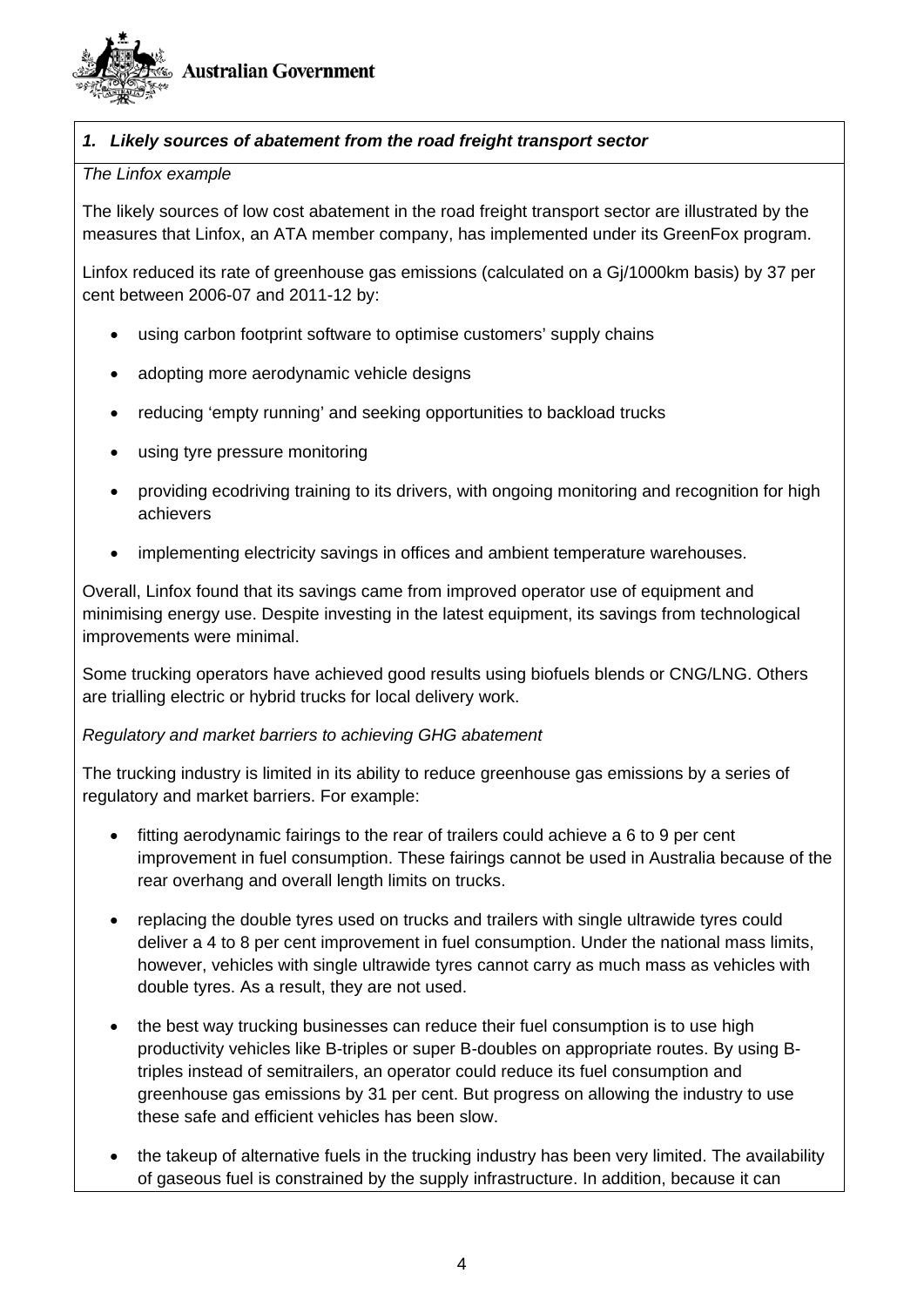



require larger fuel tanks, its rollout is constrained by truck mass and dimension limits.

• the use of biodiesel blends is constrained by availability, taxation and engine warranty issues. Biodiesel blends are not readily available in many areas. B20 (a standard blend containing 20 per cent biodiesel) can only be sold with a special approval under section 13 of the *Fuel Quality Standards Act*. For operators, using blends with more than 20 per cent biodiesel raises fuel tax issues.

Engine manufacturers are generally reluctant to approve the use of blends with biodiesel concentrations of more than 5-7 per cent. The use of blends with a concentration of biodiesel higher than this level is especially problematic for advanced engines that comply with the Euro 6 emission standard.

As a result, it seems likely that the widespread use of biofuels will be delayed until third generation fuels that are indistinguishable from diesel are available.

Given these barriers, the ATA recommends the Government should leverage its investment in abatement through the ERF by:

- convening a government-industry taskforce to review the vehicle standards and regulations that prevent the trucking industry from increasing its energy efficiency further.
- contributing an additional \$5 million per year for five years to support the further development of synthesising macro algae into synthetic crude oil. This synthetic crude can then be refined into diesel through the normal petrochemical refining process.

### *2. The details of the auction arrangements to deliver cost effective outcomes*

*Contracts should be awarded to the lowest compliant bids, regardless of industry sector or geographic location* 

The auction arrangements for the ERF should be structured to award abatement contracts to the businesses that put forward the lowest cost abatement initiatives that comply with the rules of the fund. The auction arrangements should not take into account their industry sector or geographic location within Australia.

There is always a temptation to split government funding up between industry sectors and geographic regions, on the grounds that every industry and region should have the opportunity to participate. It certainly increases the scope for issuing local media releases.

But the Government's policy objective is to achieve a 131 megatonne emissions reduction target at lowest cost. Reserving chunks of the fund for specific industries or regional projects that would not otherwise be funded would just increase the average cost of the abatement that is achieved.

### *Bidders should be able to form bidding alliances or partnerships*

The auction arrangements should enable businesses to form bidding alliances or partnerships. 99 per cent of trucking businesses have fewer than ten trucks: these businesses would only be able to bid credibly for contracts in alliance with other firms and, very possibly, industry suppliers.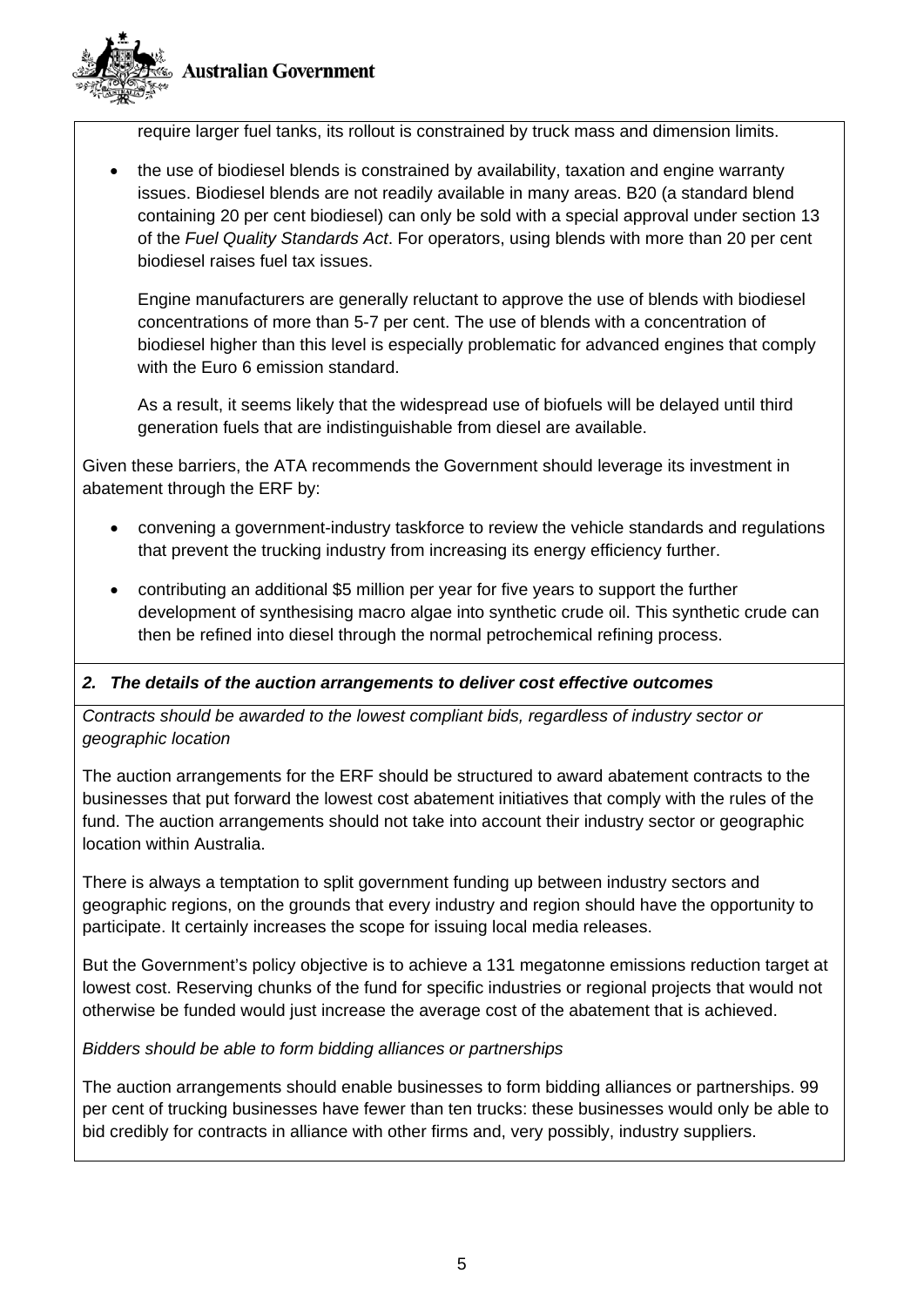



## *3. Monitoring, verification and compliance arrangements*

#### *Businesses should be required to demonstrate actual GHG emission reductions*

The compliance arrangements for the ERF should require businesses to demonstrate actual GHG reductions before payments are made. The Government should not assume that even the most promising projects will deliver abatement: some projects fail, and energy efficiency projects can be subject to Jevons Paradox: they can result in increased energy consumption (and therefore GHG emissions), because the reduction in cost leads to an increase in demand.

Businesses should not be able to claim credit for GHG emission reductions by other businesses or across industry sectors except as part of an alliance bid. For example, a rail operator should not be able to claim credit for reducing car travel or 'taking trucks off the road.' These emission reduction estimates are invariably speculative and usually depend on the starting assumptions of the modeller. This hypothetical operator should, of course, be able to claim credit for the actual GHG abatement achieved in its business.

### *Non-compliance and make good arrangements*

It could be expected that some businesses would not achieve their abatement obligations under their ERF contracts. A new technology might fail to meet expectations; an energy efficiency program might run into Jevons Paradox, as described above.

The success of the ERF would heavily depend on its rules for handling non-compliance. If they were too onerous, businesses would simply not bid for abatement contracts or would avoid submitting proposals involving new technologies or processes that might involve implementation risk.

The ATA recommends that businesses that fail to meet their ERF abatement obligations should be able to purchase Australian Carbon Credit Units (ACCUs) to make good the shortfall. They should not be paid under their contracts for those credits.

The ERF contracts should set formal non-compliance penalties for businesses that do not make good their obligations. Experience with the Alberta Specified Gas Emitters Regulation (SGER) and the NSW Greenhouse Gas Abatement Scheme (GGAS) suggests these penalties should only be moderately higher than the cost of making good. The penalties should be paid into a research and development fund along the lines of the Alberta Climate Change and Emissions Management Fund.

Businesses that achieve a higher level of abatement than required by their ERF contracts should be able to convert their additional abatement to ACCUs.

### *4. Emissions above business as usual baselines*